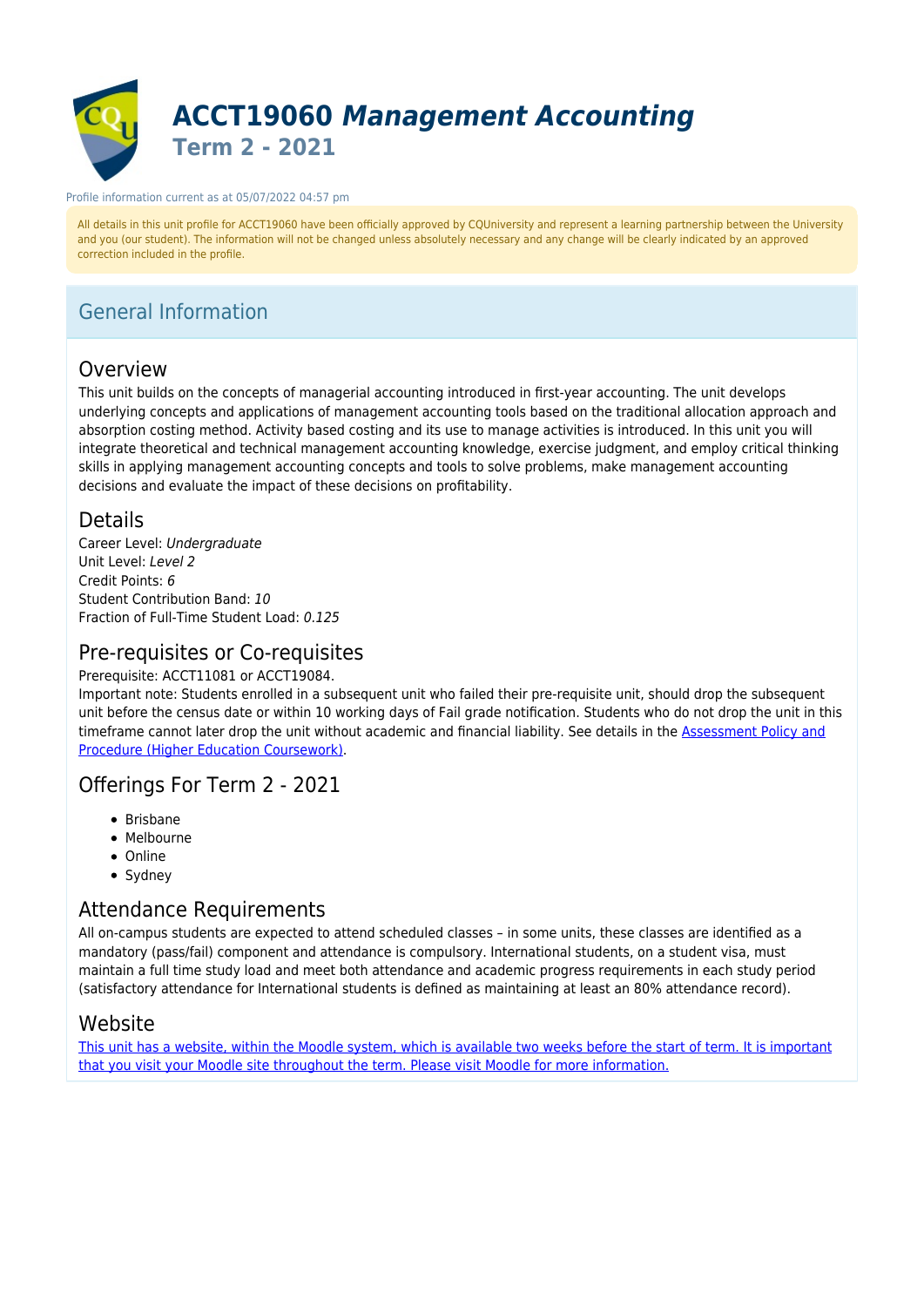# Class and Assessment Overview

### Recommended Student Time Commitment

Each 6-credit Undergraduate unit at CQUniversity requires an overall time commitment of an average of 12.5 hours of study per week, making a total of 150 hours for the unit.

# Class Timetable

**[Regional Campuses](https://handbook.cqu.edu.au/facet/timetables)** Bundaberg, Cairns, Emerald, Gladstone, Mackay, Rockhampton, Townsville

**[Metropolitan Campuses](https://handbook.cqu.edu.au/facet/timetables)** Adelaide, Brisbane, Melbourne, Perth, Sydney

#### Assessment Overview

1. **Online Quiz(zes)** Weighting: 20% 2. **Practical and Written Assessment** Weighting: 30% 3. **Online Test** Weighting: 50%

### Assessment Grading

This is a graded unit: your overall grade will be calculated from the marks or grades for each assessment task, based on the relative weightings shown in the table above. You must obtain an overall mark for the unit of at least 50%, or an overall grade of 'pass' in order to pass the unit. If any 'pass/fail' tasks are shown in the table above they must also be completed successfully ('pass' grade). You must also meet any minimum mark requirements specified for a particular assessment task, as detailed in the 'assessment task' section (note that in some instances, the minimum mark for a task may be greater than 50%). Consult the [University's Grades and Results Policy](https://www.cqu.edu.au/policy) for more details of interim results and final grades.

# CQUniversity Policies

#### **All University policies are available on the [CQUniversity Policy site.](https://policy.cqu.edu.au/)**

You may wish to view these policies:

- Grades and Results Policy
- Assessment Policy and Procedure (Higher Education Coursework)
- Review of Grade Procedure
- Student Academic Integrity Policy and Procedure
- Monitoring Academic Progress (MAP) Policy and Procedure Domestic Students
- Monitoring Academic Progress (MAP) Policy and Procedure International Students
- Student Refund and Credit Balance Policy and Procedure
- Student Feedback Compliments and Complaints Policy and Procedure
- Information and Communications Technology Acceptable Use Policy and Procedure

This list is not an exhaustive list of all University policies. The full list of University policies are available on the [CQUniversity Policy site.](https://policy.cqu.edu.au/)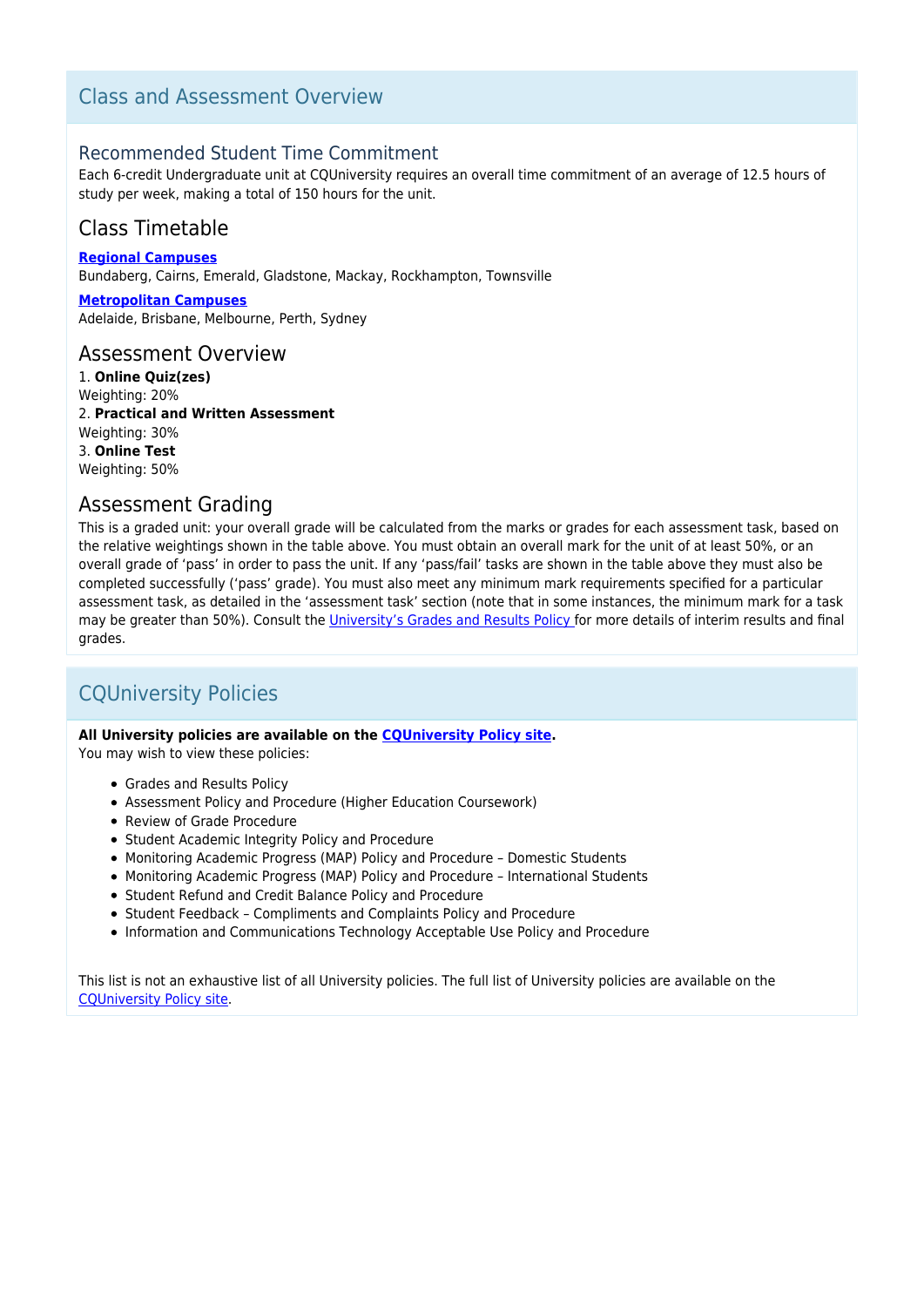# Previous Student Feedback

### Feedback, Recommendations and Responses

Every unit is reviewed for enhancement each year. At the most recent review, the following staff and student feedback items were identified and recommendations were made.

### Feedback from Student feedback.

#### **Feedback**

Students found the online test challenging.

#### **Recommendation**

Students will be provided with more assistance and information to help them prepare for the online test.

# Unit Learning Outcomes

#### **On successful completion of this unit, you will be able to:**

- 1. Exercise judgment under supervision to provide possible solutions to routine problems and make decisions in management accounting
- 2. Integrate theoretical and technical management accounting knowledge in applying numerous cost concepts and pricing approaches to solve routine management accounting problems and to make decisions
- 3. Critically apply theoretical and technical management accounting knowledge and skills to solve routine management accounting problems and make decisions.

## Alignment of Learning Outcomes, Assessment and Graduate Attributes

|  | N/A<br>Level |  | Introductory<br>Level |  | Intermediate Graduate Professional<br>Level |  | Level |  | Level |  | Advanced<br>Level |
|--|--------------|--|-----------------------|--|---------------------------------------------|--|-------|--|-------|--|-------------------|
|--|--------------|--|-----------------------|--|---------------------------------------------|--|-------|--|-------|--|-------------------|

### Alignment of Assessment Tasks to Learning Outcomes

| <b>Assessment Tasks</b>                    | <b>Learning Outcomes</b> |           |   |
|--------------------------------------------|--------------------------|-----------|---|
|                                            |                          | 2         | 3 |
| 1 - Online Quiz(zes) - 20%                 | $\bullet$                | $\bullet$ |   |
| 2 - Practical and Written Assessment - 30% | $\bullet$                | $\bullet$ | ٠ |
| <b>3 - Online Test - 50%</b>               |                          |           |   |

### Alignment of Graduate Attributes to Learning Outcomes

| <b>Graduate Attributes</b>   | <b>Learning Outcomes</b> |                |  |  |  |  |
|------------------------------|--------------------------|----------------|--|--|--|--|
|                              | 1                        | $\overline{2}$ |  |  |  |  |
| 1 - Communication            |                          |                |  |  |  |  |
| 2 - Problem Solving          | $\bullet$                | $\bullet$      |  |  |  |  |
| <b>3 - Critical Thinking</b> |                          | $\bullet$      |  |  |  |  |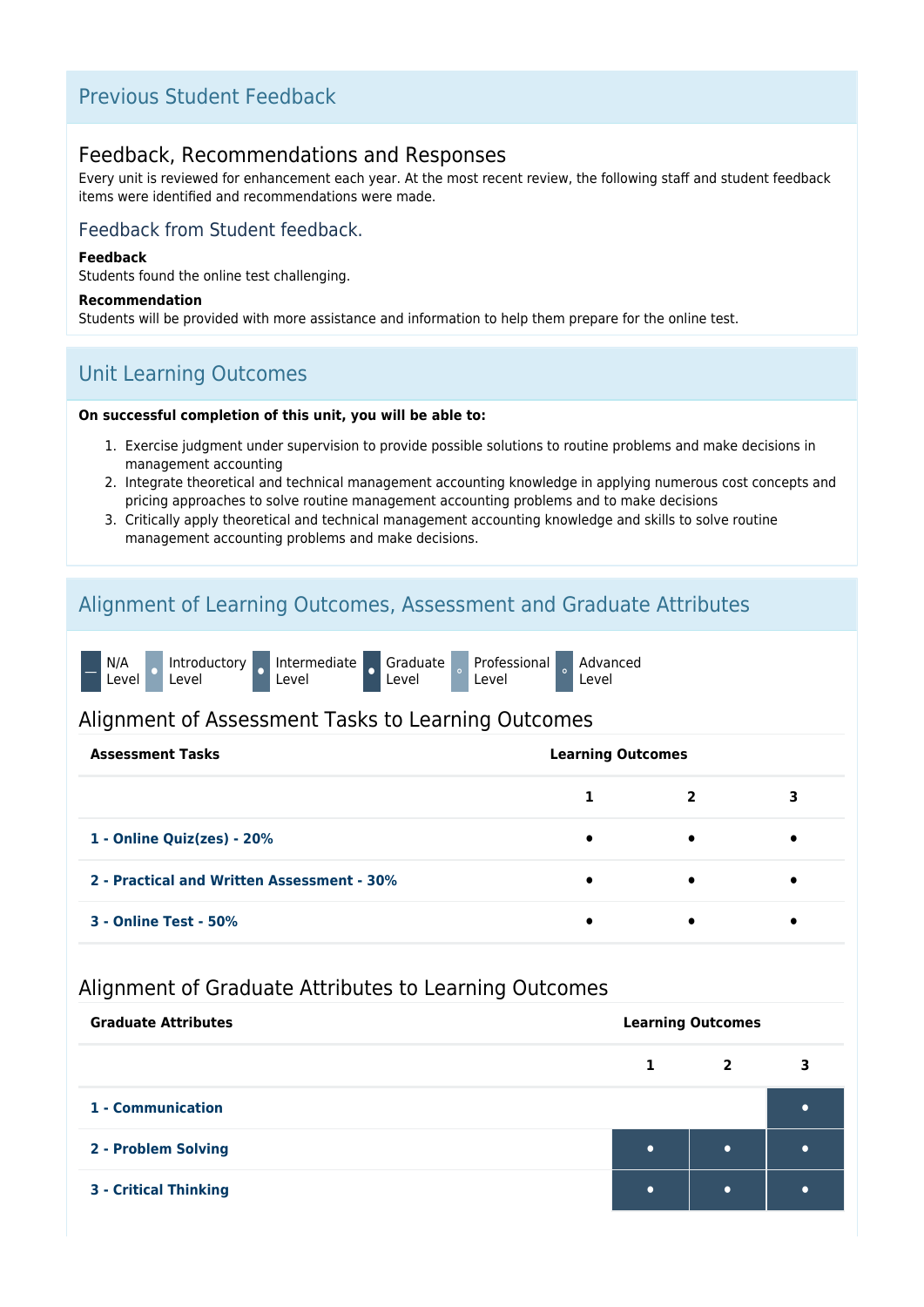| <b>Graduate Attributes</b>                          | <b>Learning Outcomes</b> |                |   |  |  |  |
|-----------------------------------------------------|--------------------------|----------------|---|--|--|--|
|                                                     | $\mathbf{1}$             | $\overline{2}$ | 3 |  |  |  |
| <b>4 - Information Literacy</b>                     |                          |                |   |  |  |  |
| 5 - Team Work                                       |                          |                |   |  |  |  |
| <b>6 - Information Technology Competence</b>        |                          |                |   |  |  |  |
| 7 - Cross Cultural Competence                       |                          |                |   |  |  |  |
| 8 - Ethical practice                                |                          |                |   |  |  |  |
| 9 - Social Innovation                               |                          |                |   |  |  |  |
| 10 - Aboriginal and Torres Strait Islander Cultures |                          |                |   |  |  |  |

# Alignment of Assessment Tasks to Graduate Attributes

| <b>Assessment Tasks</b>                    |           |                      | <b>Graduate Attributes</b> |  |  |  |  |
|--------------------------------------------|-----------|----------------------|----------------------------|--|--|--|--|
|                                            |           | 1 2 3 4 5 6 7 8 9 10 |                            |  |  |  |  |
| 1 - Online Quiz(zes) - 20%                 |           | $\bullet$            |                            |  |  |  |  |
| 2 - Practical and Written Assessment - 30% | $\bullet$ |                      |                            |  |  |  |  |
| <b>3 - Online Test - 50%</b>               | $\bullet$ |                      |                            |  |  |  |  |

# Textbooks and Resources

# **Textbooks**

ACCT19060

#### **Prescribed**

#### **Managerial Accounting : Asia Pacific Edition with Online Study Tools 12 months**

2nd Asia-Pacific edition (2019) Authors: Mowen, Hansen, Heitger, Sands, Winata, Su Cengage Learning Australia South Melbourne , VIC , Australia ISBN: 9780170413718 Binding: Paperback

### **[View textbooks at the CQUniversity Bookshop](https://bookshop.cqu.edu.au/)**

## IT Resources

#### **You will need access to the following IT resources:**

- CQUniversity Student Email
- Internet
- Unit Website (Moodle)
- Microsoft Excel (or equivalent)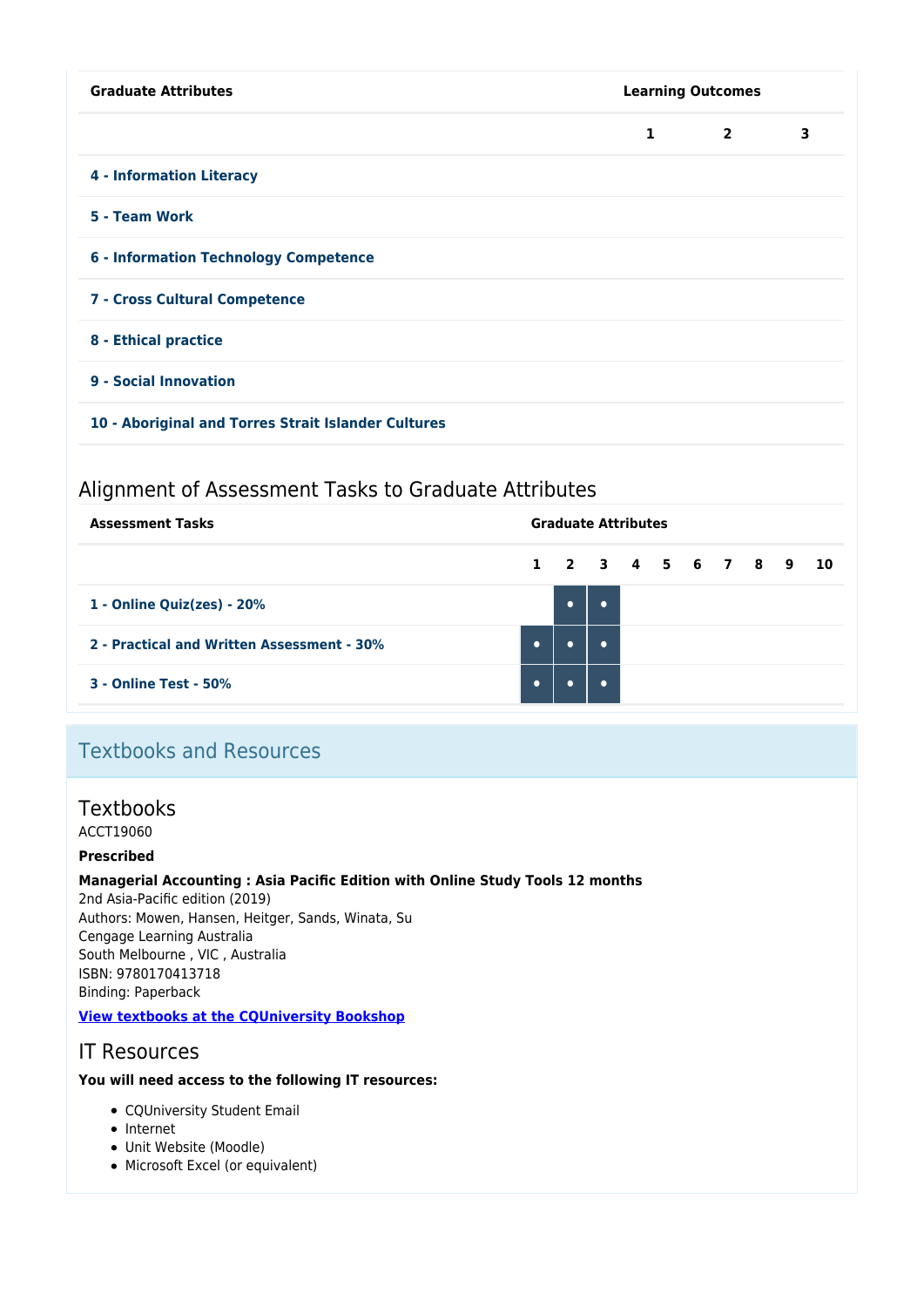# Referencing Style

All submissions for this unit must use the referencing style: [American Psychological Association 7th Edition \(APA 7th](https://delivery-cqucontenthub.stylelabs.cloud/api/public/content/apa-referencing-style.pdf?v=51e1aea7) [edition\)](https://delivery-cqucontenthub.stylelabs.cloud/api/public/content/apa-referencing-style.pdf?v=51e1aea7) For further information, see the Assessment Tasks.

Teaching Contacts

#### **Gerard Ilott** Unit Coordinator [g.ilott@cqu.edu.au](mailto:g.ilott@cqu.edu.au)

# **Schedule**

| Week 1 - 12 Jul 2021                                        |                |                                                                                             |
|-------------------------------------------------------------|----------------|---------------------------------------------------------------------------------------------|
| <b>Module/Topic</b>                                         | Chapter        | <b>Events and Submissions/Topic</b>                                                         |
| Introduction to Managerial Accounting 1                     |                |                                                                                             |
| Week 2 - 19 Jul 2021                                        |                |                                                                                             |
| <b>Module/Topic</b>                                         | Chapter        | <b>Events and Submissions/Topic</b>                                                         |
| Foundations of management<br>accounting                     | $\overline{2}$ |                                                                                             |
| Week 3 - 26 Jul 2021                                        |                |                                                                                             |
| <b>Module/Topic</b>                                         | <b>Chapter</b> | <b>Events and Submissions/Topic</b>                                                         |
| Understanding how costs behave                              | 3              |                                                                                             |
| Week 4 - 02 Aug 2021                                        |                |                                                                                             |
| <b>Module/Topic</b>                                         | <b>Chapter</b> | <b>Events and Submissions/Topic</b>                                                         |
| Measuring the cost of production: Job-<br>order costing     | 4              |                                                                                             |
| Week 5 - 09 Aug 2021                                        |                |                                                                                             |
| <b>Module/Topic</b>                                         | Chapter        | <b>Events and Submissions/Topic</b>                                                         |
| Measuring the cost of production:<br>Process costing        | 5              |                                                                                             |
| Vacation Week - 16 Aug 2021                                 |                |                                                                                             |
| <b>Module/Topic</b>                                         | Chapter        | <b>Events and Submissions/Topic</b>                                                         |
|                                                             |                | Online Quizzes will appear in Moodle<br>during this week.                                   |
| Week 6 - 23 Aug 2021                                        |                |                                                                                             |
| <b>Module/Topic</b>                                         | <b>Chapter</b> | <b>Events and Submissions/Topic</b>                                                         |
| Measuring the cost of production:<br>Activity-based costing | 6              |                                                                                             |
| Week 7 - 30 Aug 2021                                        |                |                                                                                             |
| Module/Topic                                                | Chapter        | <b>Events and Submissions/Topic</b>                                                         |
| Planning for business continuity: The<br>master budget      | $\overline{7}$ | <b>Practical and Written Assessment</b><br>Due: Week 7 Monday (30 Aug 2021)<br>9:00 am AEST |
| Week 8 - 06 Sep 2021                                        |                |                                                                                             |
| <b>Module/Topic</b>                                         | Chapter        | <b>Events and Submissions/Topic</b>                                                         |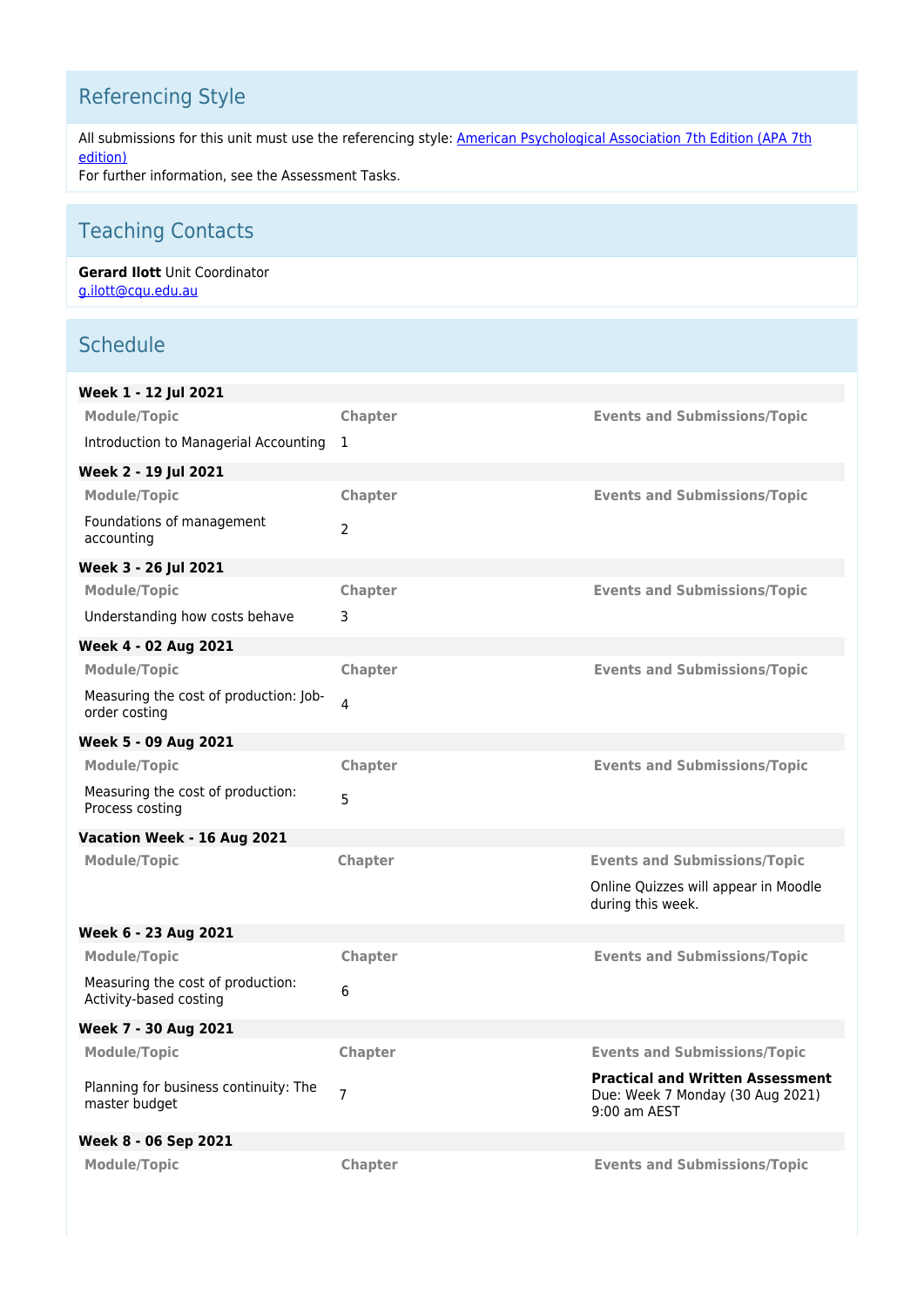| Management control and<br>responsibility: The role of the flexible<br>budget | $8 + 9$        |                                                                                |
|------------------------------------------------------------------------------|----------------|--------------------------------------------------------------------------------|
| Week 9 - 13 Sep 2021                                                         |                |                                                                                |
| <b>Module/Topic</b>                                                          | Chapter        | <b>Events and Submissions/Topic</b>                                            |
| Informing management<br>decisions: Cost-volume-profit<br>analysis            | 10             |                                                                                |
| Week 10 - 20 Sep 2021                                                        |                |                                                                                |
| <b>Module/Topic</b>                                                          | Chapter        | <b>Events and Submissions/Topic</b>                                            |
| Informing management<br>decisions: Using relevant<br>costing                 | 11             |                                                                                |
| Week 11 - 27 Sep 2021                                                        |                |                                                                                |
| <b>Module/Topic</b>                                                          | <b>Chapter</b> | <b>Events and Submissions/Topic</b>                                            |
| Supporting business strategy<br>and performance                              | 16             |                                                                                |
| Week 12 - 04 Oct 2021                                                        |                |                                                                                |
| <b>Module/Topic</b>                                                          | <b>Chapter</b> | <b>Events and Submissions/Topic</b>                                            |
| <b>Revision week</b>                                                         |                |                                                                                |
| Review/Exam Week - 11 Oct 2021                                               |                |                                                                                |
| <b>Module/Topic</b>                                                          | Chapter        | <b>Events and Submissions/Topic</b>                                            |
|                                                                              |                | <b>Online Test Due: Review/Exam Week</b><br>Monday (11 Oct 2021) 11:45 pm AEST |
| <b>Exam Week - 18 Oct 2021</b>                                               |                |                                                                                |
| <b>Module/Topic</b>                                                          | Chapter        | <b>Events and Submissions/Topic</b>                                            |
|                                                                              |                | <b>Online Quiz(zes)</b> Due: Exam Week<br>Friday (22 Oct 2021) 11:55 pm AEST   |

## Assessment Tasks

# 1 Online Quiz(zes)

#### **Assessment Type**

Online Quiz(zes)

#### **Task Description**

This assessment task consists of **two (2) on-line Quizzes**, each weighs 10% of your final mark. Each quiz consists of 20 multiple choice questions. Each Quiz has a time limit of 60 minutes, meaning that you have 60 minutes from when you start your attempt to submit your answers. Many questions will require you to work through a practical or analytical process to find the one correct answer.

**Both Quizzes will appear in Moodle during Vacation Week (following Week 5).**

**Number of Quizzes** 2 **Frequency of Quizzes Other** 

#### **Assessment Due Date**

Exam Week Friday (22 Oct 2021) 11:55 pm AEST Once the deadline has passed, both online quizzes will close and will not be re-opened.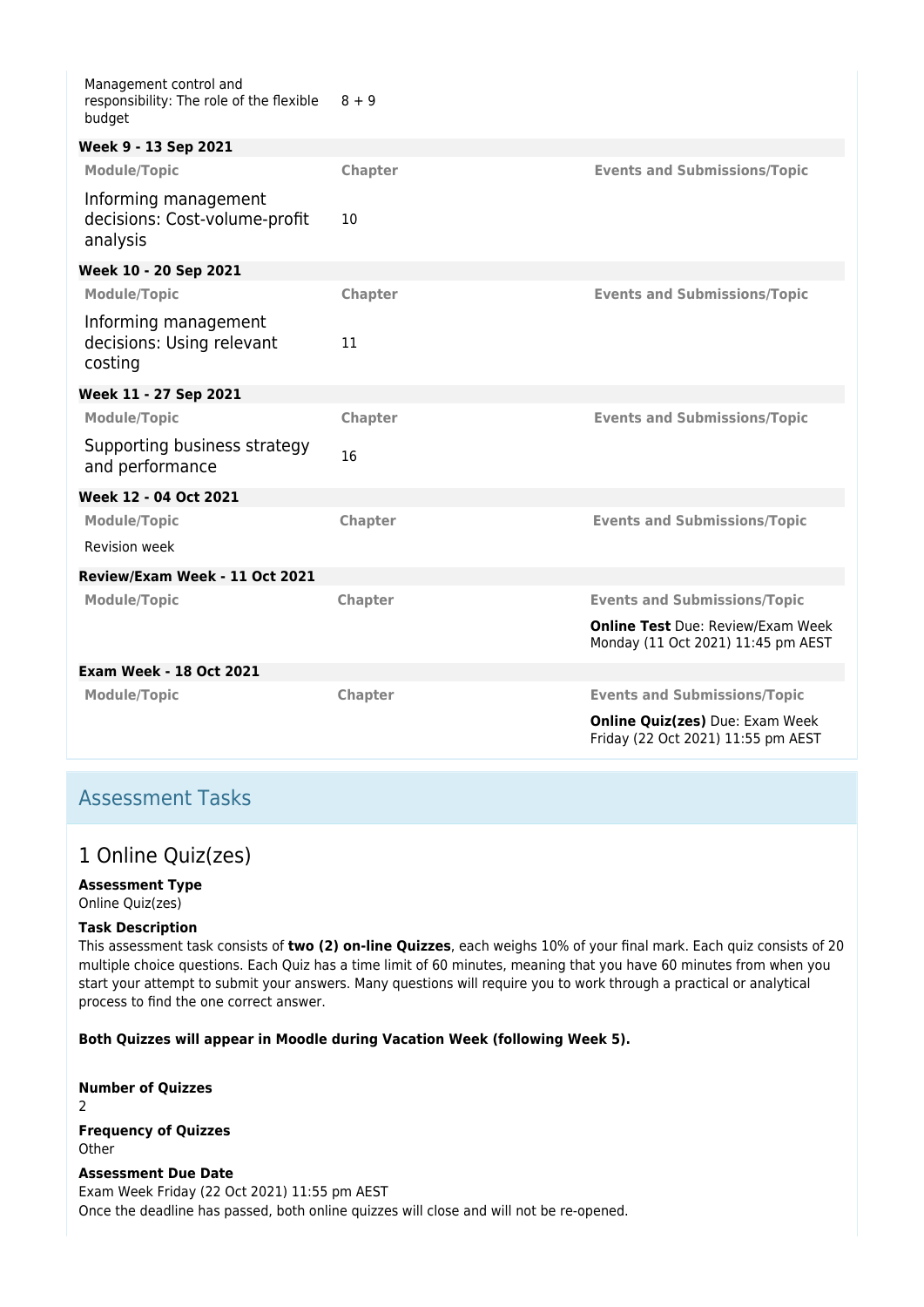#### **Return Date to Students**

Results will be available on Moodle immediately when you submit your on-line test.

**Weighting** 20%

### **Assessment Criteria**

Quiz One will be based on the provided learning material from weeks 2–6. Quiz Two will be based on the provided learning material from weeks 7–11.

The answers to the Quizzes are marked on-line based on accuracy. All questions will be based on the content provided during this term and will be consistent with questions provided in the supporting workshops.

#### **Referencing Style**

[American Psychological Association 7th Edition \(APA 7th edition\)](https://delivery-cqucontenthub.stylelabs.cloud/api/public/content/apa-referencing-style.pdf?v=51e1aea7)

#### **Submission**

Online

#### **Submission Instructions**

Submit within 60 minutes from starting time. You only have one attempt for each test. Your attempt will be saved automatically if you exceed the time limit. Please ensure that you save your answers throughout your attempt.

#### **Learning Outcomes Assessed**

- Exercise judgment under supervision to provide possible solutions to routine problems and make decisions in management accounting
- Integrate theoretical and technical management accounting knowledge in applying numerous cost concepts and pricing approaches to solve routine management accounting problems and to make decisions
- Critically apply theoretical and technical management accounting knowledge and skills to solve routine management accounting problems and make decisions.

#### **Graduate Attributes**

- Problem Solving
- Critical Thinking

### 2 Practical and Written Assessment

#### **Assessment Type**

Practical and Written Assessment

#### **Task Description**

Assessment 2 consists of two (2) parts. Each part is worth 15% of your final mark. Part A is designed to enhance your skills in the planning, designing and using of spreadsheets. Part B is designed to enhance your critical thinking, decisionmaking, and analytical skills, and your ability to apply theory to a fictitious practical situation. In Part A you will be required to construct an analysis of data using Microsoft Excel (or an equivalent application). In Part B you will be required to provide an analysis of your findings (from Part A) in the form of a well-formatted written report.

#### **Assessment Due Date**

Week 7 Monday (30 Aug 2021) 9:00 am AEST

#### **Return Date to Students**

Week 9 Monday (13 Sept 2021)

**Weighting** 30%

#### **Assessment Criteria**

A detailed assessment criteria will be provided on Moodle during Week 1. You will be assessed as follows:

- Ability to use spreadsheet technology to analyse and report on an accounting problem (40%)
- Ability to construct and present a coherent written report that informs the reader of a solution to an accounting problem (40%)
- Presentation (10%)
- Writing (10%)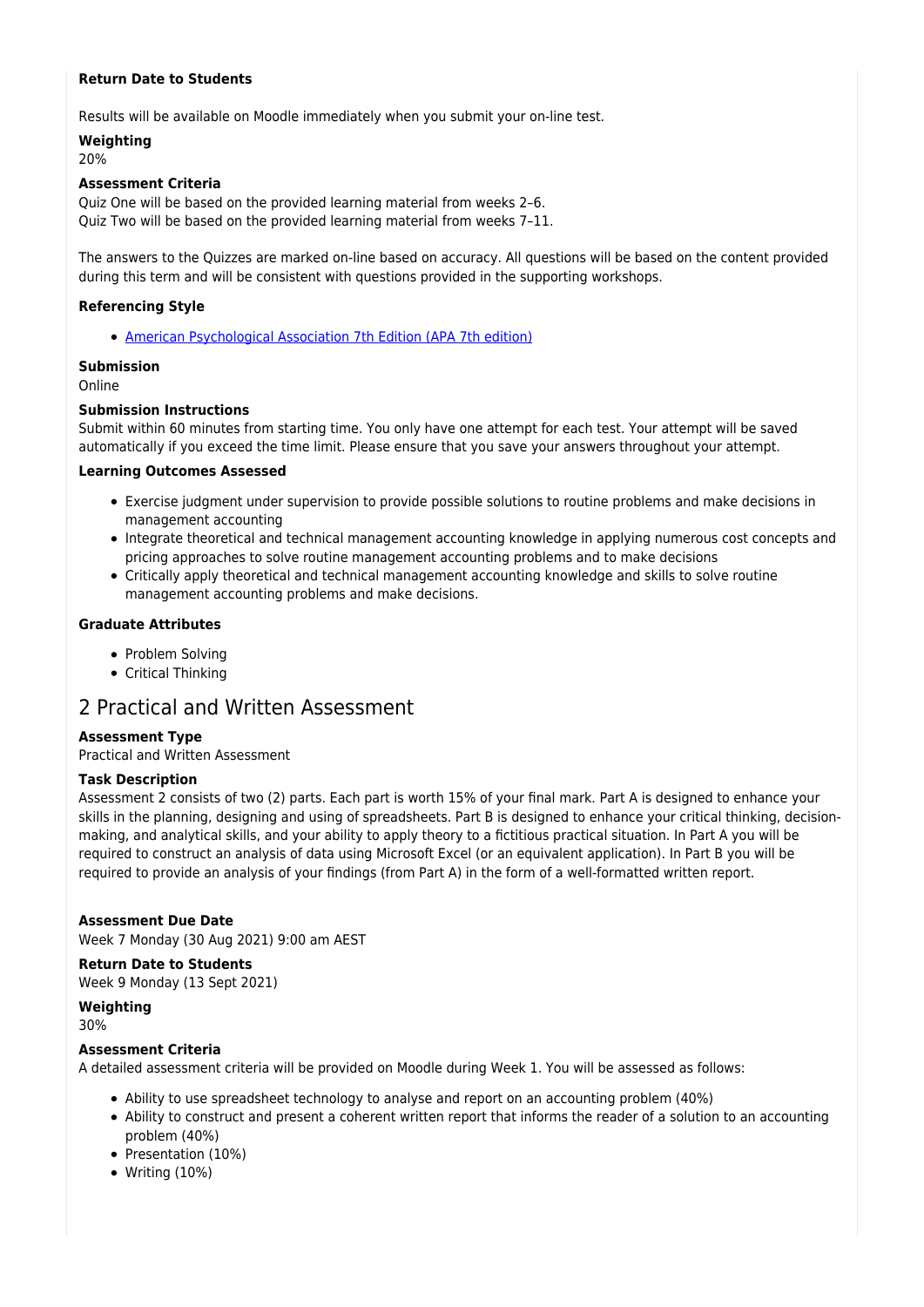#### **Referencing Style**

[American Psychological Association 7th Edition \(APA 7th edition\)](https://delivery-cqucontenthub.stylelabs.cloud/api/public/content/apa-referencing-style.pdf?v=51e1aea7)

#### **Submission**

Online

#### **Submission Instructions**

Submit online in Moodle through the relevant link in the Assessment block.

#### **Learning Outcomes Assessed**

- Exercise judgment under supervision to provide possible solutions to routine problems and make decisions in management accounting
- Integrate theoretical and technical management accounting knowledge in applying numerous cost concepts and pricing approaches to solve routine management accounting problems and to make decisions
- Critically apply theoretical and technical management accounting knowledge and skills to solve routine management accounting problems and make decisions.

#### **Graduate Attributes**

- Communication
- Problem Solving
- Critical Thinking

### 3 Online Test

#### **Assessment Type**

Online Test

#### **Task Description**

Assessment 3 is an individual task which is designed to enhance your critical thinking, problem-solving, decision-making and analytical skills. The Test will be provided on Moodle during the review/exam period.

#### **Assessment Due Date**

Review/Exam Week Monday (11 Oct 2021) 11:45 pm AEST The assessment will be in the review/exam period.

#### **Return Date to Students**

Results will be released upon certification of grades.

**Weighting**

50%

#### **Assessment Criteria**

Exam-like questions will be set to assess your critical thinking, problem-solving, decision-making and analytical skills. You will be assessed according to your ability to correctly and accurately respond to the problems and questions provided.

#### **Referencing Style**

[American Psychological Association 7th Edition \(APA 7th edition\)](https://delivery-cqucontenthub.stylelabs.cloud/api/public/content/apa-referencing-style.pdf?v=51e1aea7)

#### **Submission**

Online

#### **Submission Instructions**

Detailed instructions will be provided for you at the time of the assessment.

#### **Learning Outcomes Assessed**

- Exercise judgment under supervision to provide possible solutions to routine problems and make decisions in management accounting
- Integrate theoretical and technical management accounting knowledge in applying numerous cost concepts and pricing approaches to solve routine management accounting problems and to make decisions
- Critically apply theoretical and technical management accounting knowledge and skills to solve routine management accounting problems and make decisions.

#### **Graduate Attributes**

- Communication
- Problem Solving